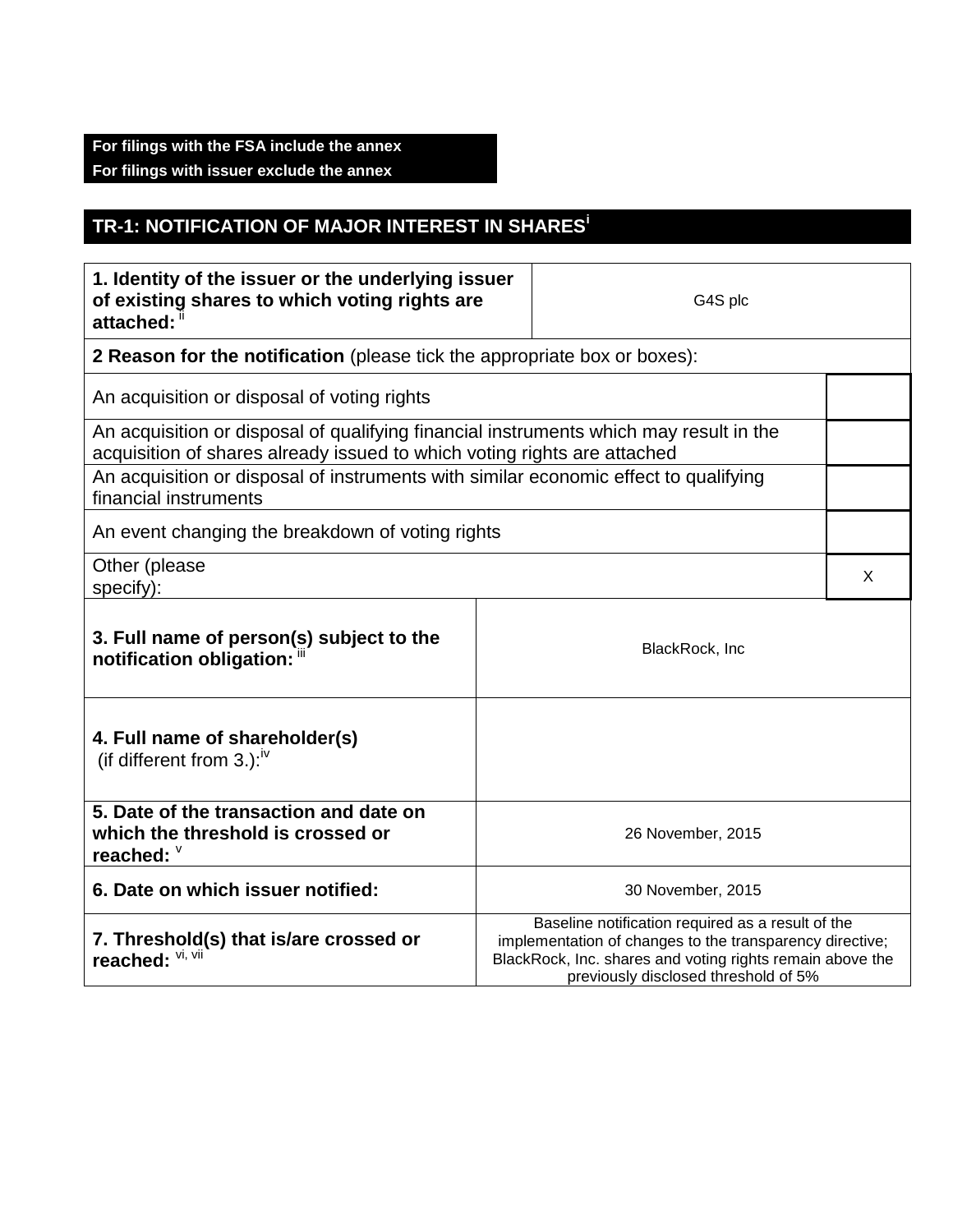| 8. Notified details:                         |                     |                                                                                                        |                                                                 |                      |                         |               |                                 |  |
|----------------------------------------------|---------------------|--------------------------------------------------------------------------------------------------------|-----------------------------------------------------------------|----------------------|-------------------------|---------------|---------------------------------|--|
| A: Voting rights attached to shares Vili, ix |                     |                                                                                                        |                                                                 |                      |                         |               |                                 |  |
| Class/type of<br>shares                      | transaction         | Resulting situation after the triggering transaction<br><b>Situation previous</b><br>to the triggering |                                                                 |                      |                         |               |                                 |  |
| if possible using<br>the ISIN CODE           | <b>Number</b><br>οf | <b>Number</b><br>οf                                                                                    | <b>Number of voting</b><br><b>Number</b><br>of shares<br>rights |                      |                         |               | % of voting rights <sup>x</sup> |  |
|                                              | <b>Shares</b>       | Voting<br><b>Rights</b>                                                                                | <b>Direct</b>                                                   | Direct <sup>xi</sup> | Indirect <sup>xii</sup> | <b>Direct</b> | <b>Indirect</b>                 |  |
| GB00B01FLG62                                 | 77,948,312          | 77,948,312                                                                                             | N/A                                                             | N/A                  | 76,194,857              | N/A           | 4.91%                           |  |

| <b>B: Qualifying Financial Instruments</b>           |                                                                     |                                           |                                                                                                           |                       |  |
|------------------------------------------------------|---------------------------------------------------------------------|-------------------------------------------|-----------------------------------------------------------------------------------------------------------|-----------------------|--|
| Resulting situation after the triggering transaction |                                                                     |                                           |                                                                                                           |                       |  |
| <b>Type of financial</b><br>instrument               | <b>Expiration</b><br>date $\overline{\phantom{a}}^{\phantom{\ast}}$ | Exercise/<br><b>Conversion Period Xiv</b> | <b>Number of voting</b><br>rights that may be<br>acquired if the<br>instrument is<br>exercised/converted. | % of voting<br>rights |  |
| <b>Securities Lending</b>                            |                                                                     |                                           | 11,576,949                                                                                                | 0.74%                 |  |

| C: Financial Instruments with similar economic effect to Qualifying Financial Instruments<br>XV, XVI |                          |                                      |                                |                                                        |                               |              |
|------------------------------------------------------------------------------------------------------|--------------------------|--------------------------------------|--------------------------------|--------------------------------------------------------|-------------------------------|--------------|
| Resulting situation after the triggering transaction                                                 |                          |                                      |                                |                                                        |                               |              |
| <b>Type of financial</b><br>instrument                                                               | <b>Exercise</b><br>price | <b>Expiration</b><br>$date^{\times}$ | Exercise/<br><b>Conversion</b> | <b>Number of voting rights</b><br>instrument refers to | % of voting rights XIX,<br>ХX |              |
|                                                                                                      |                          |                                      | period <sup>xviii</sup>        |                                                        |                               |              |
| <b>CFD</b>                                                                                           |                          |                                      |                                |                                                        | <b>Nominal</b>                | <b>Delta</b> |
|                                                                                                      |                          |                                      |                                | 955,120                                                | 0.06%                         | 0.06%        |

| Total (A+B+C)                  |                             |
|--------------------------------|-----------------------------|
| <b>Number of voting rights</b> | Percentage of voting rights |
| 88,726,926                     | 5.71%                       |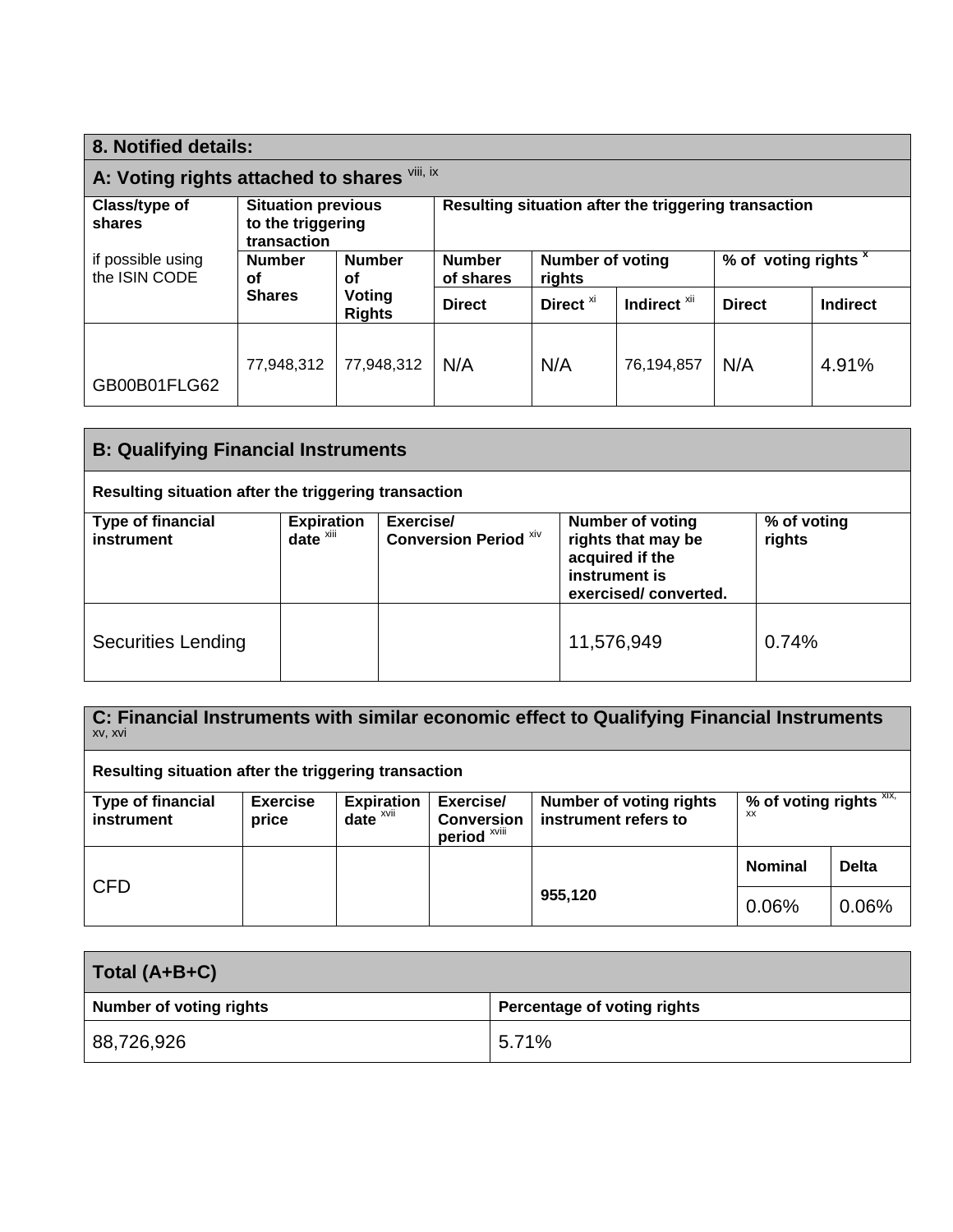## **9. Chain of controlled undertakings through which the voting rights and/or the** financial instruments are effectively held, if applicable: <sup>xxi</sup>

See Annex

| <b>Proxy Voting:</b>                                                |  |
|---------------------------------------------------------------------|--|
| 10. Name of the proxy holder:                                       |  |
| 11. Number of voting rights proxy holder will cease<br>to hold:     |  |
| 12. Date on which proxy holder will cease to hold<br>voting rights: |  |

| 13. Additional information:   |                                |
|-------------------------------|--------------------------------|
| 14. Contact name:             | Peter David, Company Secretary |
| 15. Contact telephone number: | $+44(0)$ 207 963 3250          |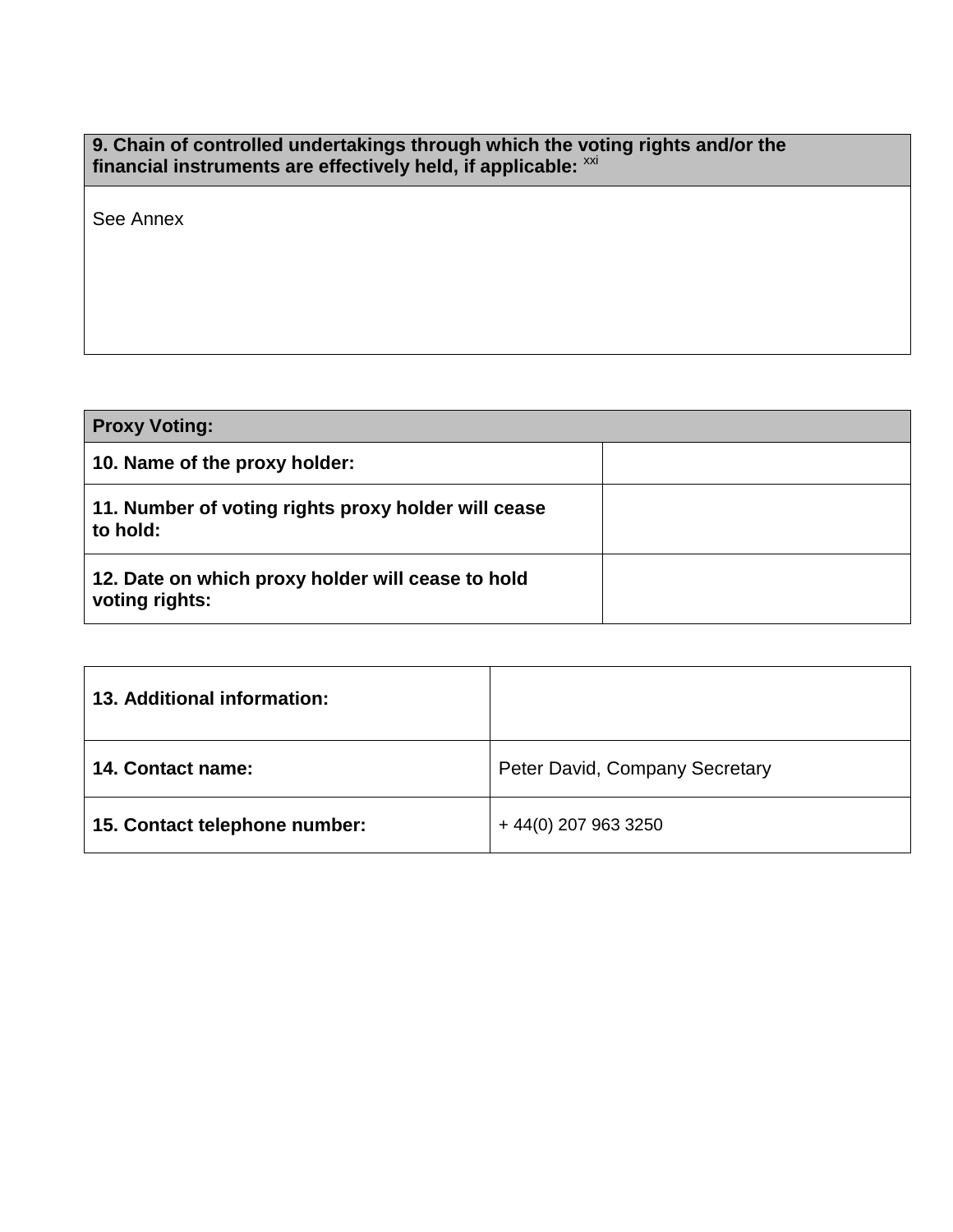| <b>Name</b>                                                                  | % of voting<br>rights if it<br>equals or is<br>higher than the<br>notifiable<br>threshold | % of voting rights<br>through financial<br>instruments if it<br>equals or is higher<br>than the notifiable<br>threshold | <b>Total of both if</b><br>it equals or is<br>higher than the<br>notifiable<br>threshold |
|------------------------------------------------------------------------------|-------------------------------------------------------------------------------------------|-------------------------------------------------------------------------------------------------------------------------|------------------------------------------------------------------------------------------|
| BlackRock, Inc.                                                              |                                                                                           |                                                                                                                         |                                                                                          |
| BlackRock Holdco 2, Inc.                                                     |                                                                                           |                                                                                                                         |                                                                                          |
| BlackRock Financial Management, Inc.                                         |                                                                                           |                                                                                                                         |                                                                                          |
| BlackRock Holdco 4, LLC                                                      |                                                                                           |                                                                                                                         |                                                                                          |
| BlackRock Holdco 6, LLC                                                      |                                                                                           |                                                                                                                         |                                                                                          |
| <b>BlackRock Delaware Holdings Inc.</b>                                      |                                                                                           |                                                                                                                         |                                                                                          |
| <b>BlackRock Fund Advisors</b>                                               |                                                                                           |                                                                                                                         |                                                                                          |
|                                                                              |                                                                                           |                                                                                                                         |                                                                                          |
| BlackRock, Inc.                                                              |                                                                                           |                                                                                                                         |                                                                                          |
| BlackRock Holdco 2, Inc.                                                     |                                                                                           |                                                                                                                         |                                                                                          |
| BlackRock Financial Management, Inc.                                         |                                                                                           |                                                                                                                         |                                                                                          |
| BlackRock International Holdings, Inc.                                       |                                                                                           |                                                                                                                         |                                                                                          |
| BR Jersey International Holdings L.P.                                        |                                                                                           |                                                                                                                         |                                                                                          |
| <b>BlackRock Holdco 3, LLC</b>                                               |                                                                                           |                                                                                                                         |                                                                                          |
| <b>BlackRock Canada Holdings LP</b>                                          |                                                                                           |                                                                                                                         |                                                                                          |
| <b>BlackRock Canada Holdings ULC</b>                                         |                                                                                           |                                                                                                                         |                                                                                          |
| <b>BlackRock Asset Management Canada</b><br>Limited                          |                                                                                           |                                                                                                                         |                                                                                          |
|                                                                              |                                                                                           |                                                                                                                         |                                                                                          |
| BlackRock, Inc.                                                              |                                                                                           |                                                                                                                         |                                                                                          |
| BlackRock Holdco 2, Inc.                                                     |                                                                                           |                                                                                                                         |                                                                                          |
| BlackRock Financial Management, Inc.                                         |                                                                                           |                                                                                                                         |                                                                                          |
| BlackRock Holdco 4, LLC                                                      |                                                                                           |                                                                                                                         |                                                                                          |
| BlackRock Holdco 6, LLC                                                      |                                                                                           |                                                                                                                         |                                                                                          |
| <b>BlackRock Delaware Holdings Inc.</b>                                      |                                                                                           |                                                                                                                         |                                                                                          |
| <b>BlackRock Fund Advisors</b>                                               |                                                                                           |                                                                                                                         |                                                                                          |
| <b>BlackRock Institutional Trust Company,</b><br><b>National Association</b> |                                                                                           |                                                                                                                         |                                                                                          |
|                                                                              |                                                                                           |                                                                                                                         |                                                                                          |
| BlackRock, Inc.                                                              |                                                                                           |                                                                                                                         |                                                                                          |
| <b>Trident Merger, LLC</b>                                                   |                                                                                           |                                                                                                                         |                                                                                          |
| <b>BlackRock Investment Management, LLC</b>                                  |                                                                                           |                                                                                                                         |                                                                                          |
|                                                                              |                                                                                           |                                                                                                                         |                                                                                          |
| BlackRock, Inc.                                                              |                                                                                           |                                                                                                                         |                                                                                          |
| BlackRock Holdco 2, Inc.                                                     |                                                                                           |                                                                                                                         |                                                                                          |
| BlackRock Financial Management, Inc.                                         |                                                                                           |                                                                                                                         |                                                                                          |
| BlackRock International Holdings, Inc.                                       |                                                                                           |                                                                                                                         |                                                                                          |
| BR Jersey International Holdings L.P.                                        |                                                                                           |                                                                                                                         |                                                                                          |
| <b>BlackRock Group Limited</b>                                               |                                                                                           |                                                                                                                         |                                                                                          |
| <b>BlackRock Advisors (UK) Limited</b>                                       |                                                                                           |                                                                                                                         |                                                                                          |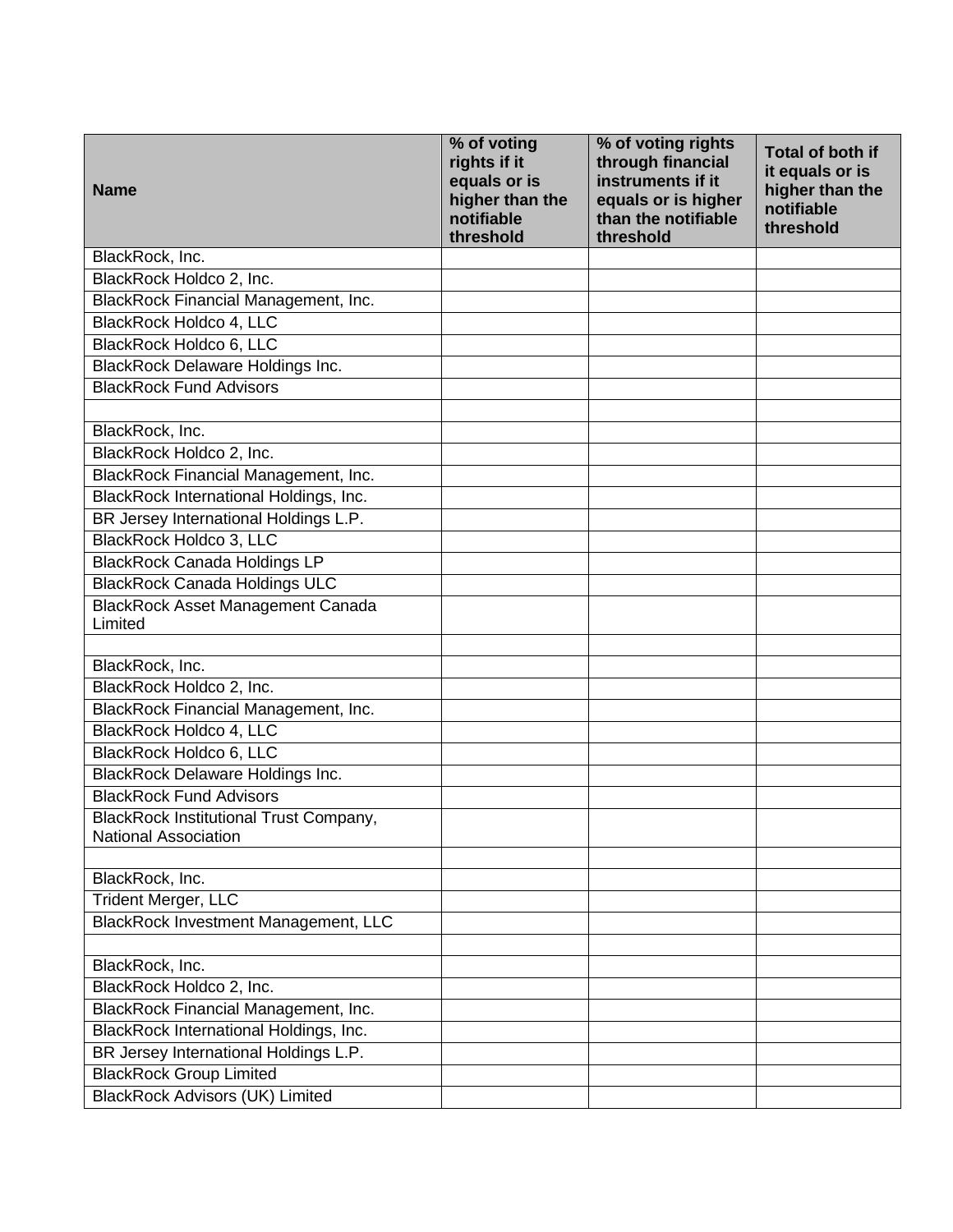| BlackRock, Inc.                                  |  |  |
|--------------------------------------------------|--|--|
| BlackRock Holdco 2, Inc.                         |  |  |
| BlackRock Financial Management, Inc.             |  |  |
| BlackRock International Holdings, Inc.           |  |  |
| BR Jersey International Holdings L.P.            |  |  |
| <b>BlackRock Group Limited</b>                   |  |  |
| <b>BlackRock Investment Management (UK)</b>      |  |  |
| Limited                                          |  |  |
|                                                  |  |  |
| BlackRock, Inc.                                  |  |  |
| BlackRock Holdco 2, Inc.                         |  |  |
| <b>BlackRock Financial Management, Inc.</b>      |  |  |
| BlackRock Capital Holdings, Inc.                 |  |  |
| <b>BlackRock Advisors, LLC</b>                   |  |  |
|                                                  |  |  |
| BlackRock, Inc.                                  |  |  |
| BlackRock Holdco 2, Inc.                         |  |  |
| BlackRock Financial Management, Inc.             |  |  |
| BlackRock International Holdings, Inc.           |  |  |
| BR Jersey International Holdings L.P.            |  |  |
| BlackRock Australia Holdco Pty. Ltd.             |  |  |
| <b>BlackRock Investment Management</b>           |  |  |
| (Australia) Limited                              |  |  |
|                                                  |  |  |
| BlackRock, Inc.                                  |  |  |
| BlackRock Holdco 2, Inc.                         |  |  |
| BlackRock Financial Management, Inc.             |  |  |
| BlackRock International Holdings, Inc.           |  |  |
| BR Jersey International Holdings L.P.            |  |  |
| BlackRock (Singapore) Holdco Pte. Ltd.           |  |  |
| BlackRock Asia-Pac Holdco, LLC                   |  |  |
| <b>BlackRock HK Holdco Limited</b>               |  |  |
| <b>BlackRock Cayco Limited</b>                   |  |  |
| <b>BlackRock Trident Holding Company Limited</b> |  |  |
| <b>BlackRock Japan Holdings GK</b>               |  |  |
| BlackRock Japan Co., Ltd.                        |  |  |
|                                                  |  |  |
| BlackRock, Inc.                                  |  |  |
| BlackRock Holdco 2, Inc.                         |  |  |
| BlackRock Financial Management, Inc.             |  |  |
| BlackRock International Holdings, Inc.           |  |  |
| BR Jersey International Holdings L.P.            |  |  |
| <b>BlackRock Group Limited</b>                   |  |  |
| <b>BlackRock International Limited</b>           |  |  |
|                                                  |  |  |